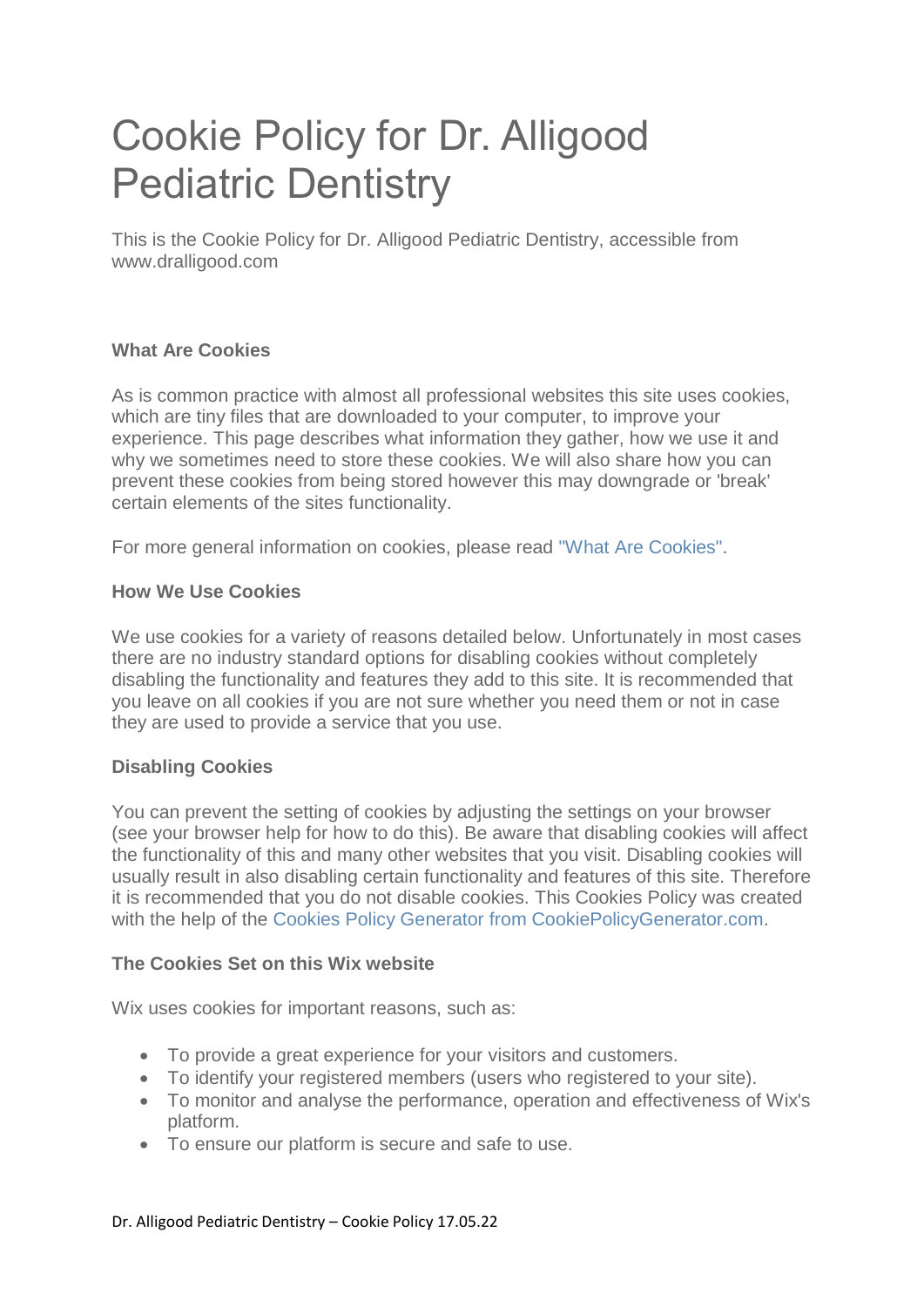## **Types of Cookies**

Take a look at the table below to see which cookies are on this Wix website:

| <b>Cookie Name</b> | <b>Purpose</b>                                                     | <b>Duration</b> | <b>Cookie Type</b> |
|--------------------|--------------------------------------------------------------------|-----------------|--------------------|
| <b>XSRF-TOKEN</b>  | Used for security reasons                                          | Session         | Essential          |
| hs                 | Used for security reasons                                          | Session         | <b>Essential</b>   |
| svSession          | Used in connection with user<br>login                              | 12<br>months    | Essential          |
| SSR-caching        | Used to indicate the system<br>from which the site was<br>rendered | 1 minute        | <b>Essential</b>   |
| wixCIDX            | Used for system<br>monitoring/debugging                            | 3 months        | <b>Essential</b>   |
| _wix_browser_sess  | Used for system<br>monitoring/debugging                            | session         | <b>Essential</b>   |
| consent-policy     | Used for cookie banner<br>parameters                               | 12<br>months    | <b>Essential</b>   |
| smSession          | Used to identify logged in site<br>members                         | Session         | Essential          |
| TS*                | Used for security and anti-<br>fraud reasons                       | Session         | <b>Essential</b>   |
| bSession           | Used for system effectiveness<br>measurement                       | 30<br>minutes   | Essential          |
| fedops.logger.X    | Used for<br>stability/effectiveness<br>measurement                 | 12<br>months    | Essential          |

**In addition we may also include these cookies, which can be disabled in our cookie pop up banner.**

**Marketing -** These cookies are used to track advertising effectiveness to provide a more relevant service and deliver better ads to suit your interests.

**Functional -** These cookies collect data to remember choices users make to improve and give a more personalised experience.

**Analytics -** These cookies help us to understand how visitors interact with our website, discover errors and provide a better overall analytics.